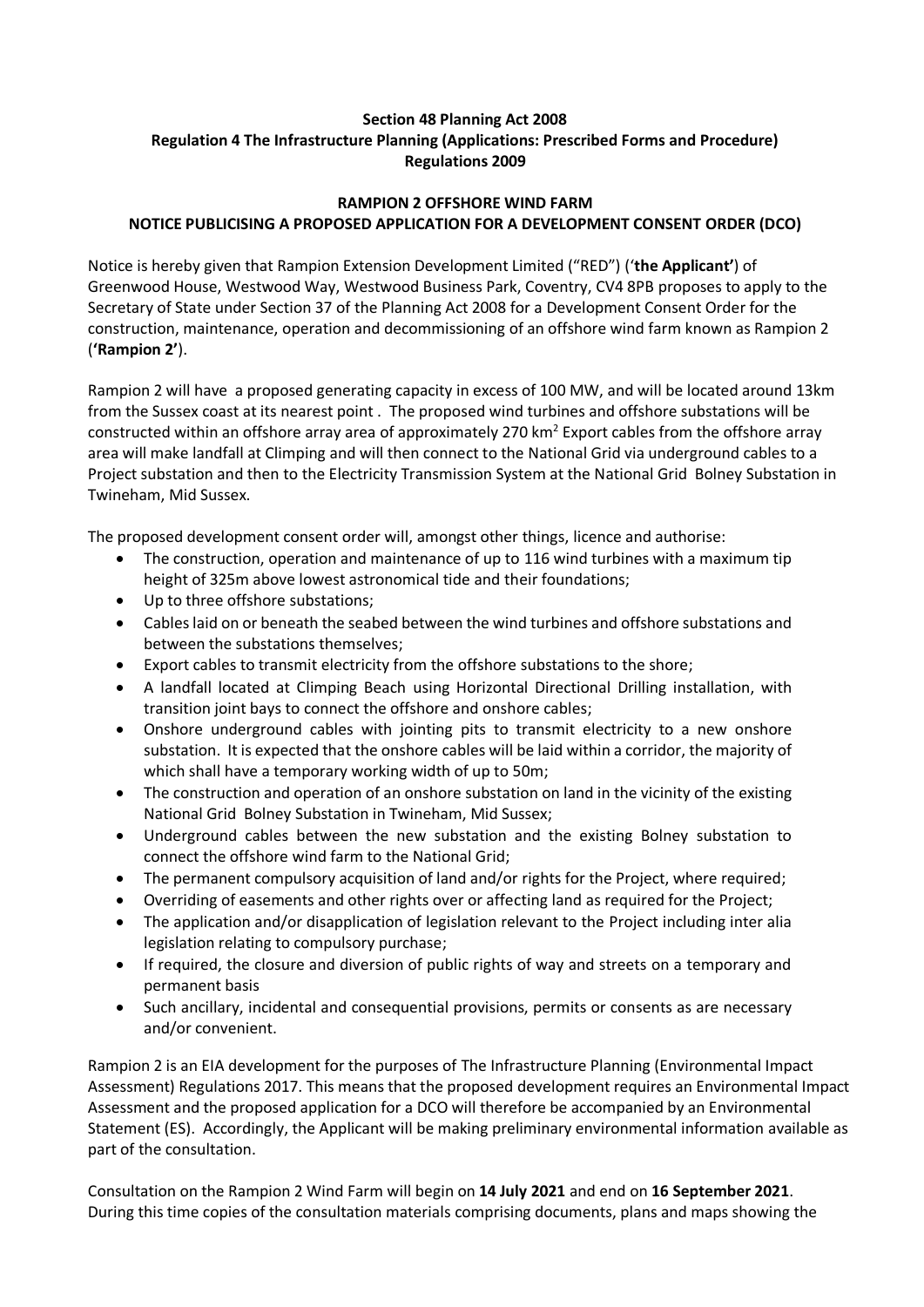nature and location of the proposal will be made available. These include consultation factsheets, the consultation response form, the Preliminary Environmental Information Report (PEIR) and a Non-Technical Summary (NTS) to the PEIR which will be available for inspection, free of charge, on the project website www.Rampion2.com/consultation. Electronic copies of the materials may also be inspected on computers accessible to the public at the following libraries during the consultation period:

| <b>Venue</b>                              | For information on computer access and opening hours*              |  |
|-------------------------------------------|--------------------------------------------------------------------|--|
| <b>East Sussex</b>                        |                                                                    |  |
| <b>Seaford Library</b>                    | https://new.eastsussex.gov.uk/libraries/local/locations/seaford    |  |
| 15-17 Sutton Park Road, Seaford BN25 1QX  |                                                                    |  |
| <b>Peacehaven Library</b>                 | https://new.eastsussex.gov.uk/libraries/local/locations/peacehaven |  |
| Meridian Centre, Peacehaven BN10 8BB      |                                                                    |  |
| <b>Brighton and Hove</b>                  |                                                                    |  |
| <b>Jubilee library</b>                    | www.brighton-hove.gov.uk/directories/local-libraries/jubilee-      |  |
| Jubilee Street, Brighton, BN1 1GE         | library                                                            |  |
| <b>West Sussex</b>                        |                                                                    |  |
| Shoreham-by-Sea Library,                  | www.westsussex.gov.uk/libraries/library-details/shoreham-by-sea-   |  |
| St Mary's Rd, Shoreham-by-Sea BN43 5ZA    | library/                                                           |  |
| <b>Worthing Library</b>                   | www.westsussex.gov.uk/libraries/library-details/worthing-library   |  |
| Richmond Road, Worthing, BN11 1PW         |                                                                    |  |
| <b>Littlehampton Library</b>              | www.westsussex.gov.uk/libraries/library-details/littlehampton-     |  |
| Maltravers Road, Littlehampton, BN17 5NA  | library/                                                           |  |
| <b>Bognor Regis Library</b>               | www.westsussex.gov.uk/libraries/library-details/bognor-regis-      |  |
| London Road, Bognor Regis, PO21 1DE       | library/                                                           |  |
| <b>Storrington Library</b>                | www.westsussex.gov.uk/libraries/library-details/storrington-       |  |
| Ryecroft Lane, Storrington, RH20 4PA      | library/                                                           |  |
| <b>Mid Sussex</b>                         |                                                                    |  |
| <b>Henfield Library</b>                   | www.westsussex.gov.uk/libraries/library-details/henfield-library/  |  |
| Off High St, Henfield, BN5 9HN            |                                                                    |  |
| <b>Hurstpierpoint Library</b>             | www.westsussex.gov.uk/libraries/library-details/hurstpierpoint-    |  |
| Trinity Rd, Hurstpierpoint, Hassocks, BN6 | library/                                                           |  |
| 9UY                                       |                                                                    |  |
| <b>Isle of Wight</b>                      |                                                                    |  |
| Sandown Library                           | www.iow.gov.uk/Residents/Libraries-Cultural-and-Heritage/Local-    |  |
| 119 High St, Sandown, PO36 8AF            | Libraries/Sandown-Library/                                         |  |

\*Opening hours and computer access are subject to Covid-19 policies and practices at each venue. Please call the library or check the library's website provided prior to your visit

Hard copies of the consultation materials, or translation of materials to another language, large print, audio or braille format may be requested, and other enquiries in respect of these materials may be raised, during the consultation period using the email address, telephone number and 'Contact us' form on the project website provided below:

- Email: [rampion2@rwe.com](mailto:rampion2@rwe.com)
- Freephone number 0800 2800 886
- Project website[: www.rampion2.com/keep-in-touch/](http://www.rampion2.com/keep-in-touch/)

Requests for reproduction of any of these consultation materials in a hardcopy paper format may be subject to a fee, subject to the specifications of the request. Copies of the consultation documents on a USB card will be provided free of charge on request, and (subject to availability) are available for collection at the following venues:

| <b>USB Deposit location</b>               | For information on access and opening hours    |
|-------------------------------------------|------------------------------------------------|
| <b>Rampion Visitor Centre</b>             | https://www.rampionoffshore.com/contact/       |
| 76-81 Kings Road Arches, Brighton BN1 2FN | Contact the Visitor Centre at 0800 2800 886 to |
|                                           | arrange collection                             |